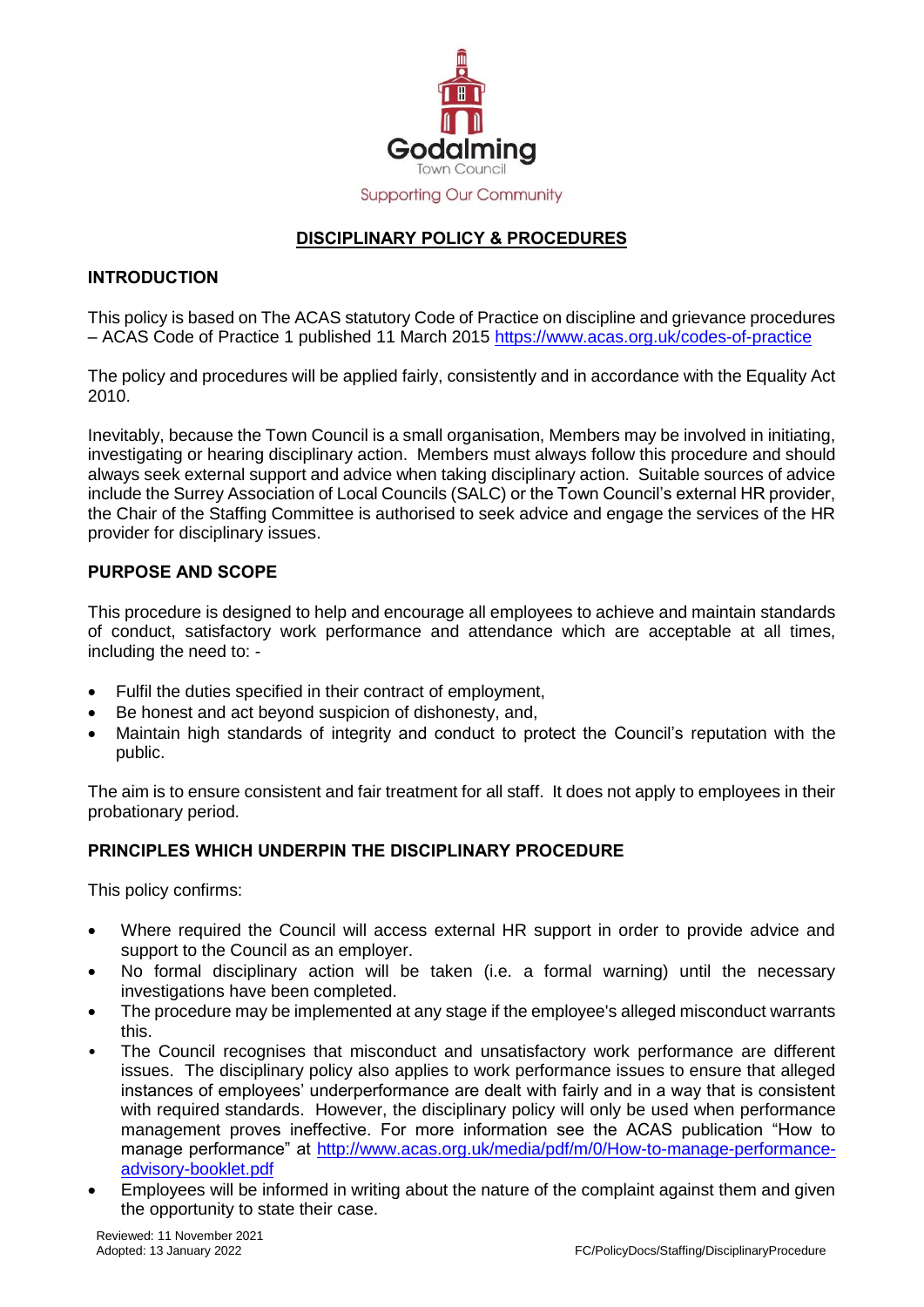- Employees may be accompanied by a fellow worker, a trade union representative (certified by their union as being competent to accompany a worker) or a trade union official at any disciplinary, or appeal meeting which could result in a formal warning or other disciplinary action being taken. The companion is permitted to address such meetings, to put the employee's case and confer with the employee. The companion cannot answer questions put to the employee, address the meeting against the employee's wishes or prevent the employee from explaining his/her case.
- The Council will give employees reasonable notice of any meetings in this procedure. Employees must make all reasonable efforts to attend. Failure to attend any meeting may result in it going ahead and a decision being taken. An employee who does not attend a meeting will be given the opportunity to be represented and to make written submission.
- If the employee's companion is not available for the proposed date of the meeting, the employee can request a postponement and can propose an alternative date that is within five working days of the original meeting date.
- Recordings of the proceedings at any stage of the disciplinary procedure are prohibited, unless agreed as a reasonable adjustment that takes account of an employee's medical condition.
- Employees have the right to appeal against any disciplinary action. The appeal decision is final
- Except for gross misconduct when an employee may be dismissed without notice, the Council will not dismiss an employee on the first occasion that it decides there has been misconduct.
- If an employee is suspended following allegations of misconduct, it will be on full pay and only for such time as is necessary. Suspension is not a disciplinary sanction. The Council will write to the employee to confirm any period of suspension and the reasons for it.

# **EXAMPLES OF MISCONDUCT**

Misconduct is employee behaviour that can lead to the employer taking disciplinary action. The following list contains some examples of misconduct. This list is not to be regarded as exclusive or exhaustive:

- unauthorised absence;
- poor timekeeping;
- unsatisfactory work performance (either repeated instances of poor work or one piece of very poor work);
- not working co-operatively and positively as a member of a team;
- failure to preserve the dignity, respect and privacy of others or behaviour that would breach the harmony in the workplace;
- breach of confidentiality to an extent short of that specified under the relevant example given for Gross Misconduct;
- misuse of the Council's resources and facilities including telephone, email and internet;
- inappropriate behaviour;
- failure to follow reasonable instructions;
- breach of health and safety rules;
- impropriety or disorderly conduct whether within or outside working hours which the Council reasonably considers to be detrimental to the Council;
- failure to disclose a personal interest;
- unsatisfactory manner or/and appearance;
- any act or omission which, after investigation and due consideration to the individual circumstances is believed to amount to misconduct.

# **EXAMPLES OF GROSS MISCONDUCT**

Gross misconduct is misconduct that is so serious that it is likely to lead to dismissal without notice. The following list contains some examples of gross misconduct. This list is not to be regarded as exclusive or exhaustive.

- intentionally making false statements when incidents or accidents are being investigated, or when applying for employment or in connection with medical examination;
- bullying, discrimination and/or harassment;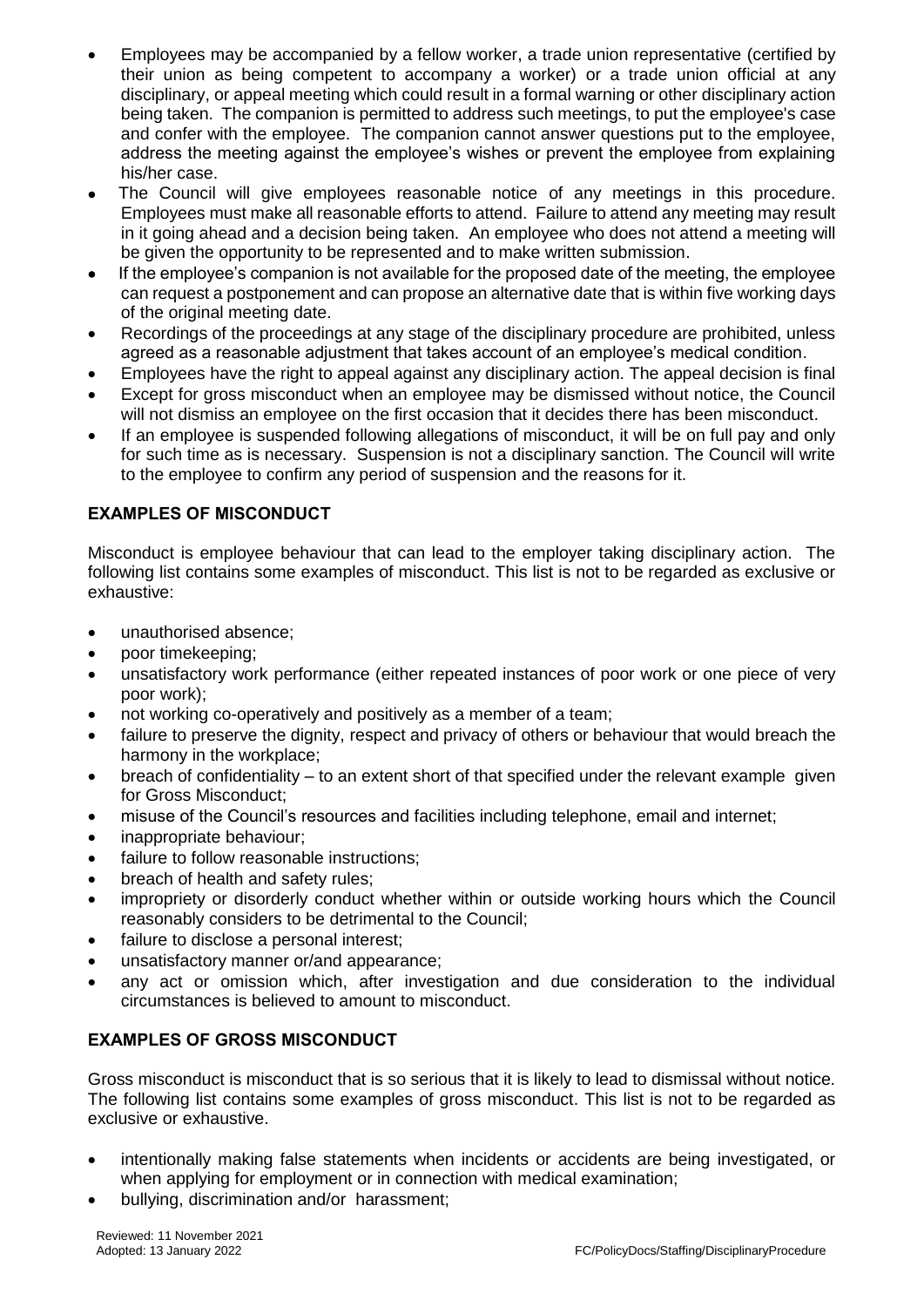- incapacity at work because of alcohol or drugs;
- violent behaviour:
- fraud or theft:
- gross negligence;
- gross insubordination;
- serious breaches of health and safety rules;
- **serious and deliberate damage to property;**
- use of the internet or email to access pornographic, obscene or offensive material;
- disclosure of confidential information;
- impropriety or disorderly conduct whether within or outside working hours which the Council reasonably considers to bring or potentially bring the Council into disrepute;
- failure to disclose a personal interest;
- unsatisfactory manner or/and appearance;
- any act or omission which, after investigation and due consideration to the individual circumstances is believed to amount to gross misconduct.

# **EXAMPLES OF UNSATISFACTORY WORK PERFORMANCE**

The following list contains some examples of unsatisfactory work performance:

- inadequate application of office procedures;
- inadequate IT skills;
- unsatisfactory management of staff;
- unsatisfactory communication skills.

# **DISCIPLINARY INVESTIGATION**

Necessary investigations of potential disciplinary matters will be carried out without unreasonable delays. The nature and extent of the investigations will depend upon the seriousness of the matter and the more serious it is then the more thorough the investigation will be.

It will not always be necessary to hold an investigatory meeting. If a meeting is held, the employee will be given advance warning and time to prepare.

Investigations are intended to establish the facts.

Where practicable, different people should carry out the investigations and the disciplinary hearing.

Where investigations are carried out against the Town Clerk, the Chair of the Staffing Committee will appoint an investigator who will be responsible for undertaking the investigation – a fact-finding exercise to collect all relevant information. The investigator will be independent and will normally be a councillor. If the Chair of the Staffing Committee considers that there are no councillors who are independent (for example, because they all have direct involvement in the allegations about the employee), it will appoint someone from outside the Council. The investigator will be appointed as soon as possible after the allegations have been made. The Chair of the Staffing Committee will inform the investigator of the terms of reference of the investigation. The terms of reference should deal with the following:

- what the investigation is required to examine;
- whether a recommendation is required;
- how the findings should be presented, for example, an investigator will often be required to present the findings in the form of a report;
- who the findings should be reported to (normally the Chair of the Staffing Committee) and who to contact for further direction if unexpected issues arise or advice is needed.

The investigator's report will contain recommendations and the findings on which they were based. The investigator will recommend either: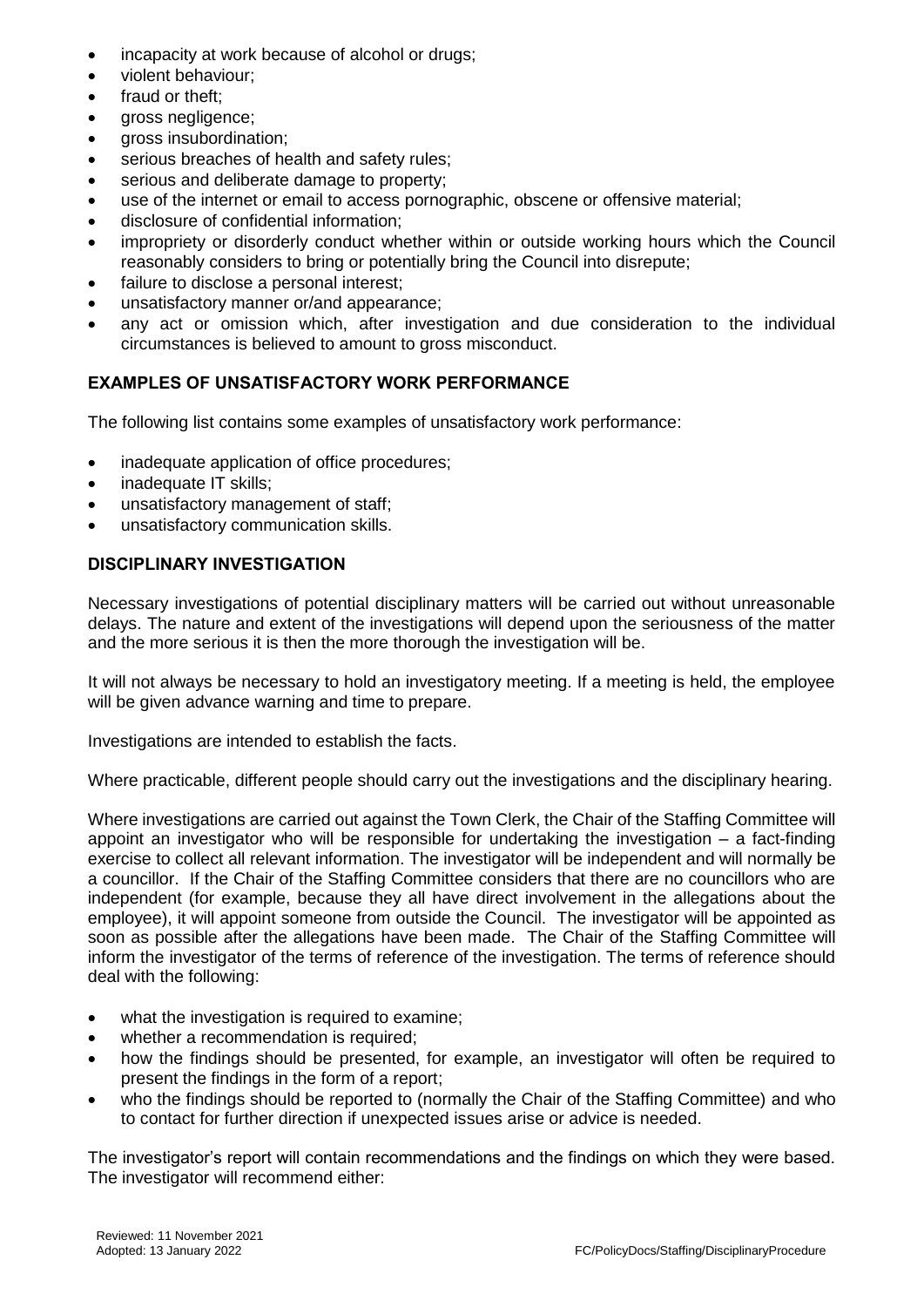- the employee has no case to answer and there should be no further action under the Council's disciplinary procedure;
- the matter is not serious enough to justify further use of the disciplinary procedure and can be dealt with informally or;
- the employee has a case to answer and the matter should proceed to the Council's disciplinary procedure.

The investigator will submit the report to the Chair of the Staffing Committee, who will present the report to the Staffing Committee without delay. The Staffing Committee will decide whether further action is to be taken.

Where investigation of potential disciplinary matters are carried out against other staff members, The Town Clerk will request that the Chair of the Staffing Committee appoints an independent person to conduct an investigation, informing the investigator of the terms of reference of the investigation. The terms of reference are to follow the guidelines set out above. The investigator is to report recommendations and findings to the Town Clerk. The investigator's report is to contain recommendations as set out above.

## **THE DISCIPLINARY HEARING**

Disciplinary hearings will consider the outcome of the investigation, together with the employee's representations and any other matters or further investigations it wishes to conduct before deciding whether to issue a warning or dismissal.

The Town Clerk will usually conduct disciplinary hearings with staff members. However, before holding the hearing, the Town Clerk is to seek advice from the Council's HR advisers and discuss the matter with the Chair of the Staffing Committee.

In the case of the Town Clerk, if the Staffing Committee decides that, following an investigation, there is a case to answer, it will appoint a Disciplinary Hearing Panel (The Panel) of three councillors (The Panel members could, if appropriate be Councillors who are not members of the Staffing Committee). The Panel members will appoint a Chair from one of its members. The original investigator shall not sit on the panel. No councillor with direct involvement in the matter shall be appointed to The Panel. The employee will be invited, in writing, to attend a disciplinary hearing. The Disciplinary Hearing Panel's letter will confirm the following:

- the names of its Chair and the other two members;
- details of the alleged misconduct, its possible consequences and the employee's statutory right to be accompanied at the hearing;
- a copy of the investigation report and all the supporting evidence;
- the time and place for the hearing; the employee will be given reasonable notice of the hearing so that they have sufficient time to prepare for it.

### **DISCIPLINARY ACTION**

If the Disciplinary Hearing Panel decides that there should be disciplinary action, it may be any of the following:

### 1. **First written warning**

A first warning is issued for most first instances of misconduct. The Council will notify the employee:

- of the reason for the warning, the improvement required (if appropriate) and the time period for improvement;
- that further misconduct/failure to improve will result in more serious disciplinary action;
- the employee's right to appeal;
- that a note confirming the oral warning will be placed on the employee's personnel file, that a copy will be provided to the employee and that the warning will remain in force a period of time, usually for six months.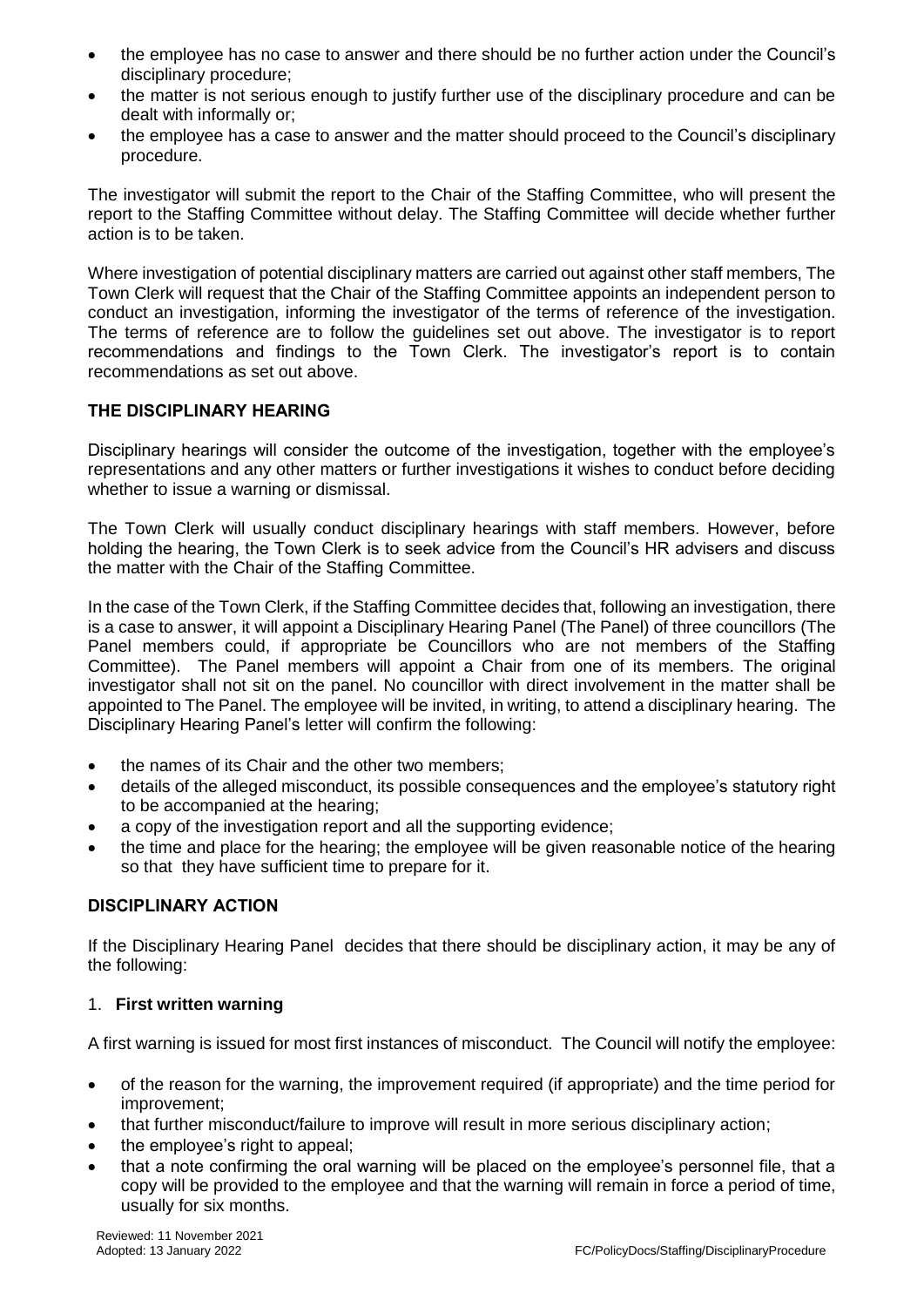# 2. **Final written warning**

If there is further misconduct during the period of a written warning or if the misconduct is sufficiently serious, the employee will be given a final written warning. A final written warning will set out:

- the reason for the final written warning, the improvement required (if appropriate) and the time period for improvement;
- that further misconduct/failure to improve will result in more serious disciplinary action up to and including dismissal;
- the employee's right of appeal;
- that the letter confirming the final written warning will be placed on the employee's personnel file, and that the warning will remain in force for 18 months.

### 3. **Dismissal**

The Council may dismiss:

- for gross misconduct;
- if there is no improvement within the specified time period in the conduct which has been the subject of a final written warning;
- if another instance of misconduct has occurred and a final written warning has already been issued and remains in force.

The Council will consider very carefully a decision to dismiss. If an employee is dismissed, they will receive a written statement of the reasons for their dismissal, the date on which the employment will end and details of their right of appeal.

If the Council decides to take no disciplinary action, no record of the matter will be retained on the employee's personnel file. Action imposed as a result of the disciplinary meeting will remain in force unless and until it is modified as a result of an appeal.

### **THE APPEAL**

An employee who is the subject of disciplinary action will be notified of the right of appeal. Their written notice of appeal must be received by the Council within five working days of the employee receiving written notice of the disciplinary action and must specify the grounds for appeal.

The appeal will be heard by a panel of three members of the Staffing Committee who have not previously been involved in the case, this includes the investigator. There may be insufficient members of the Staffing Committee who have not previously been involved. If so, the appeal panel will be a committee of three members of the Council who may include members of the Staffing Committee. The appeal panel will appoint a Chair from one of its members.

Where the Town Clerk has received a warning or been dismissed, the appeal will be heard by a panel of three members of the Council not previously involved in the case. Where three members of the Council are not available, the Staffing Committee can appoint others to make up a panel. This might be councillors from other councils or other appropriate people.

The employee will be notified, in writing, usually within 10 working days of receipt of the notice of appeal of the date, time and place of the appeal meeting. The employee will be advised that they may be accompanied by a companion - a workplace colleague, a trade union representative or a trade union official.

The appeal panel may decide to uphold the decision of the Staffing Committee, substitute a less serious sanction or decide that no disciplinary action is necessary. If it decides to take no disciplinary action, no record of the matter will be retained on the employee's personnel file.